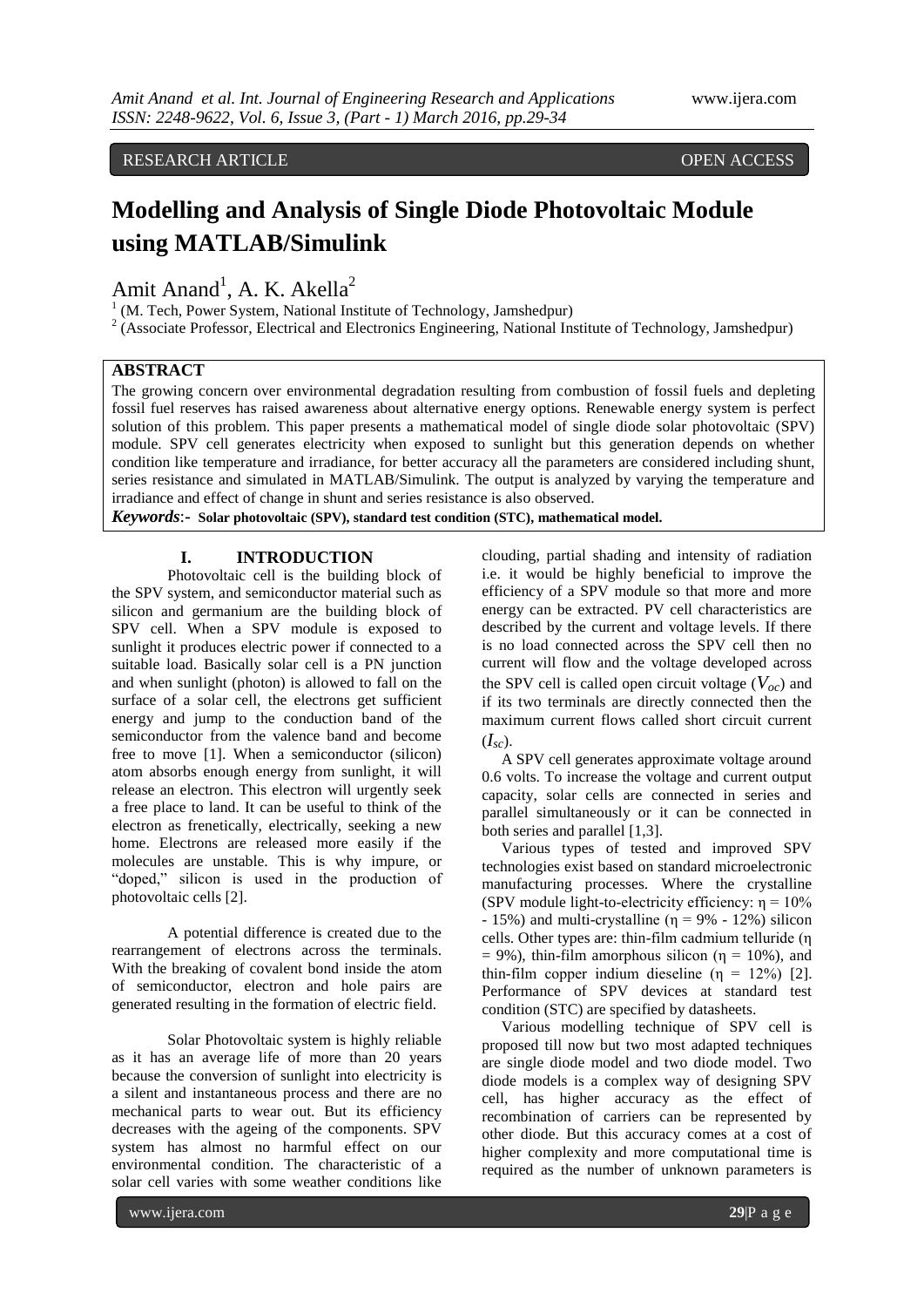more than in single diode model [4]. Single diode model is proposed in this paper for accuracy as well as simplicity. It requires three parameters short circuit current, open circuit voltage and ideality factor to completely characterize the IV curve. Model with series and shunt resistance is accurate and practical, easier to analyze and extract the unknown parameters.

## **II. WORKING OF SOLAR CELL**

A silicon PV cell is composed of a thin wafer consisting of an ultra-thin layer of phosphorus-doped (N-type) silicon on top of a<br>thicker layer of boron-doped (P-type) thicker layer of boron-doped silicon. Sunlight consists of packets of solar energy called photons. When PV cell is exposed to these photons, many of the photons are reflected, pass right through, or get absorbed by the solar cell. When sufficient number of photons gets absorbed by the negative layer of the solar photovoltaic cell, electrons get freed from the negative semiconductor (silicon) material [3]. Based on the manufacturing process of the positive layer, these free electrons naturally migrate to the positive layer creating a voltage differential, similar to a household battery. As a result an electric current start flowing from the positive layer of semiconductor to the negative layer called light generated current  $(I<sub>L</sub>)$ shown in Fig. 1.

 Photovoltaic cell efficiency is determined under standard test conditions (STC) unless stated in other way. STC specifies irradiance (G) of 1000 W/m2 and a temperature of 25°C with an air mass spectrum1.5 (AM1.5) while the cell quality is determined by fill factor. Fill factor [5,10] of a solar cell is defined as the ratio of maximum power that can be obtained to the product of short circuit current and open circuit voltage. Commercial solar cells have a fill factor  $> 0.7$  and grade B cells have fill factor usually between 0.4 and 0.7 [10]. Photovoltaic cell with a higher fill factor has a lower equivalent series resistance and a higher equivalent shunt resistance, so the internal losses due to dissipation of current produced would be less.



(a) generated current due to light



 (b) dark current generation principle Fig. 1. Working principle of solar cell.

When the diode is forward biased and no sunlight is incident on it then free electrons from nside goes to p-side leaving a hole in n-side. Then in p-side this electron recombines with a hole, and ejecting one electron from p-side through the wire. So the current flows from the p-side to n-side through the depletion region, which is opposite to the light generating current known as dark current.

# **III. SIMULATION AND MODELLING OF A PV CELL**

#### **3.1 Modelling of single diode SPV cell**

Equivalent circuit of a single diode model has a current source (photocurrent), a diode parallel to it in opposite direction shown in Fig. 2(a). But in a practical model resistors are considered in shunt and series as shown in the Fig. 2(b) [6]. For ideal case series resistance should be zero and shunt resistance should be infinity but practically they have some significant values.

The cell current for the ideal model is given by  $I =$  $I_{ph} - I_d$ .



(b) Practical model with Rsh and Rs Fig. 2. Single diode PV cell model

Where  $I_{ph}$  is photocurrent,  $I_d$  is the diode current,  $I_{sh}$  is current through shunt resistance, *I* is the output current,  $R_{sh}$  is the shunt resistance,  $R_s$  is series resistance and *V* is the cell voltage. Variation in the shunt resistance  $R_{sh}$  does not affect the efficiency of the cell but efficiency of a SPV cell greatly depends on the variation in series resistance Rs [11,12]. As  $R_{sh}$  of the cell is inversely proportional to the shunt

www.ijera.com **30**|P a g e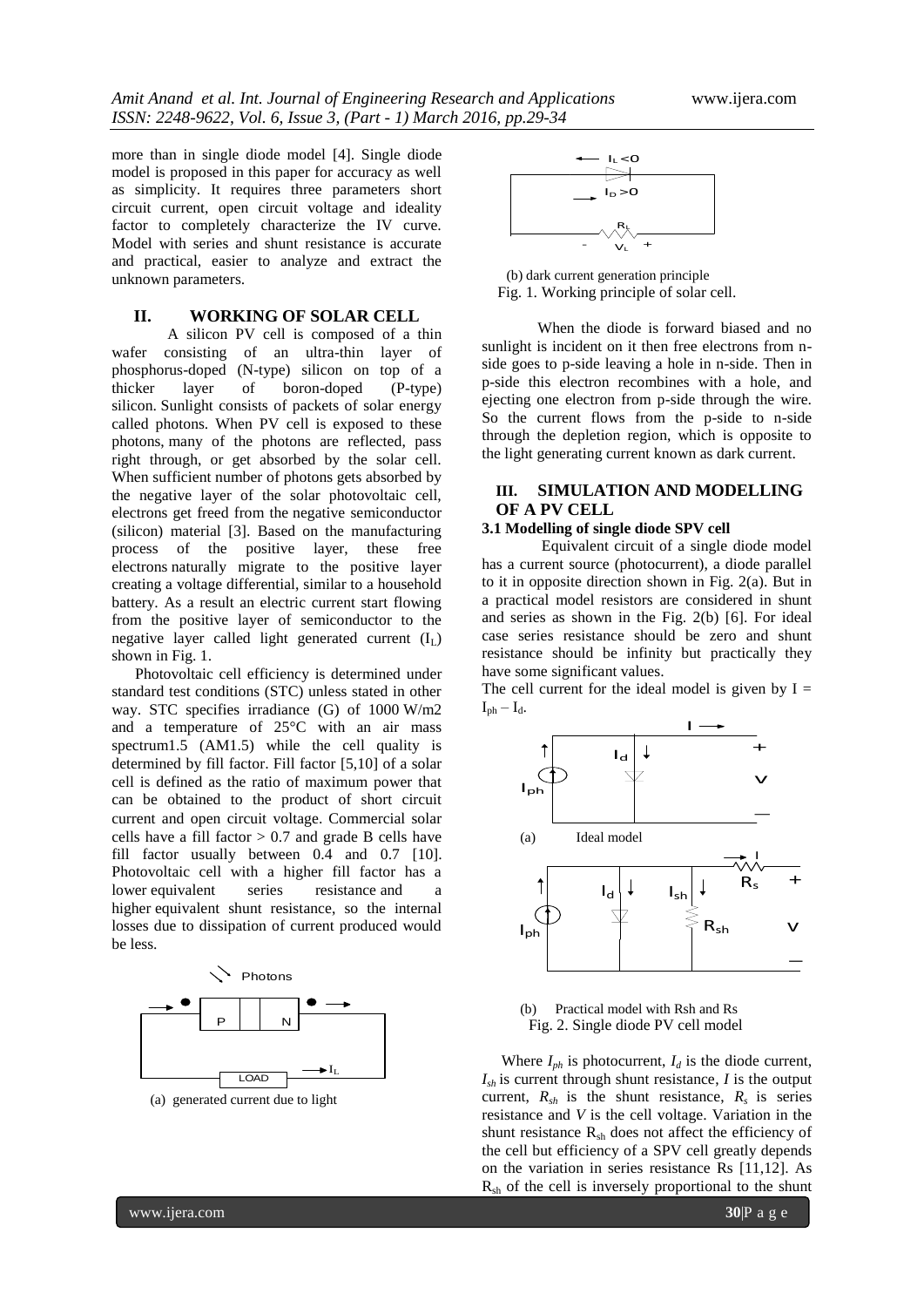leakage current to ground so it can be assumed to be very large value for a very small leakage current to ground.

$$
I = I_{ph} - I_d - I_{sh} \tag{1}
$$

Where, 
$$
I_d = I_{rs} \begin{bmatrix} \exp\left(\frac{V_d}{A n_s V_t}\right) - 1 \\ 0 \end{bmatrix}
$$
 (2)

 $n_s$  is number of PV cells in series,  $I_{rs}$  and  $V_d$  is diode reverse saturation current and diode voltage, "A" is diode ideality factor in equation 2,  $V_d$  is calculated by applying Kirchhoff's voltage law  $(V_d = V + IR)$ ,  $V_t$ is the diode thermal voltage and given as  $V_t = kT_{op}/q$ . *k* is the boltzmann's constant  $(1.381*10^{-23} \text{ J/K})$ ,  $T_{op}$ is the actual temperature (in Kelvin), *q* is charge of an electron  $(1.67*10^{-19}$ coulomb) [5].



Fig. 3. Modelling in Simulink for diode current.

A two diode model has better accuracy because due to an extra diode the effect of recombination of carriers can be represented. But due to complexity in modelling of two diode model in this paper the single diode is proposed for both simplicity and accuracy. Generally on the data sheet the parameter like photocurrent, series resistance, shunt resistance, diode ideality factor and band gap energy of the semiconductor material are not provided [2,9]. Using proper mathematical equations, better accuracy can be achieved by calculating the different unknown values with the help of known values provided by manufacturer.

#### **3.2 Determination of photocurrent**

When PV cell is short circuited,  $I_{ph,stc} = I_{sc,stc}$  $I_{sc,stc}$  = short circuit current at STC

 $I_{ph,stc}$  = photovoltaic current at STC

The photo current  $(I_{ph})$  depends on irradiance  $(G)$  in  $(W/m<sup>2</sup>)$  and temperature in kelvin (K) [6].

$$
I_{ph} = \frac{G}{G_{stc}} \left[ I_{ph, stc} + \beta \left( T_{op} - T_{stc} \right) \right]
$$
 (3)

Photocurrent is given as per equation 3. Values of the parameters mentioned in the right hand side of given equation is used and simulated in simulink as shown in fig 4.  $G_{\text{stc}}$  and  $T_{\text{stc}}$  is the value of irradiance and temperature at STC,  $\beta$  is the short circuit current and the values are rendered by the manufacturer.



Fig. 4. Modelling in Simulink for photovoltaic current.

#### **3.3 Determination of diode saturation current**

Diode saturation current I<sub>rs</sub> is required to determine  $I_d$  as per equation. It is a function of band gap energy of material, temperature and is given by

$$
I_{rs} = D T_{op}^{3} exp \left(\frac{-qE_{s}}{A k T_{op}}\right)
$$
 (4)

At standard test condition the above equation is given by:

$$
I_{rs, stc} = D T_{stc}^{3} exp \left( \frac{-qE_{s}}{A k T_{stc}} \right)
$$
 (5)

Where  $E<sub>g</sub>$  is band gap energy and D is diffusion factor [8].

By solving equation (4)and (5) we get

$$
I_{rs} = I_{rs, src} \left(\frac{T_{op}}{T_{stc}}\right)^3 \exp\left[\frac{qE_g}{Ak}\left(\frac{1}{T_{src}} - \frac{1}{T_{op}}\right)\right]
$$
 (6)

Equation (6) is described in Fig. 5 with the help of MATLAB /Simulink as shown.



Fig. 5. Modelling in Simulink for reverse saturation current.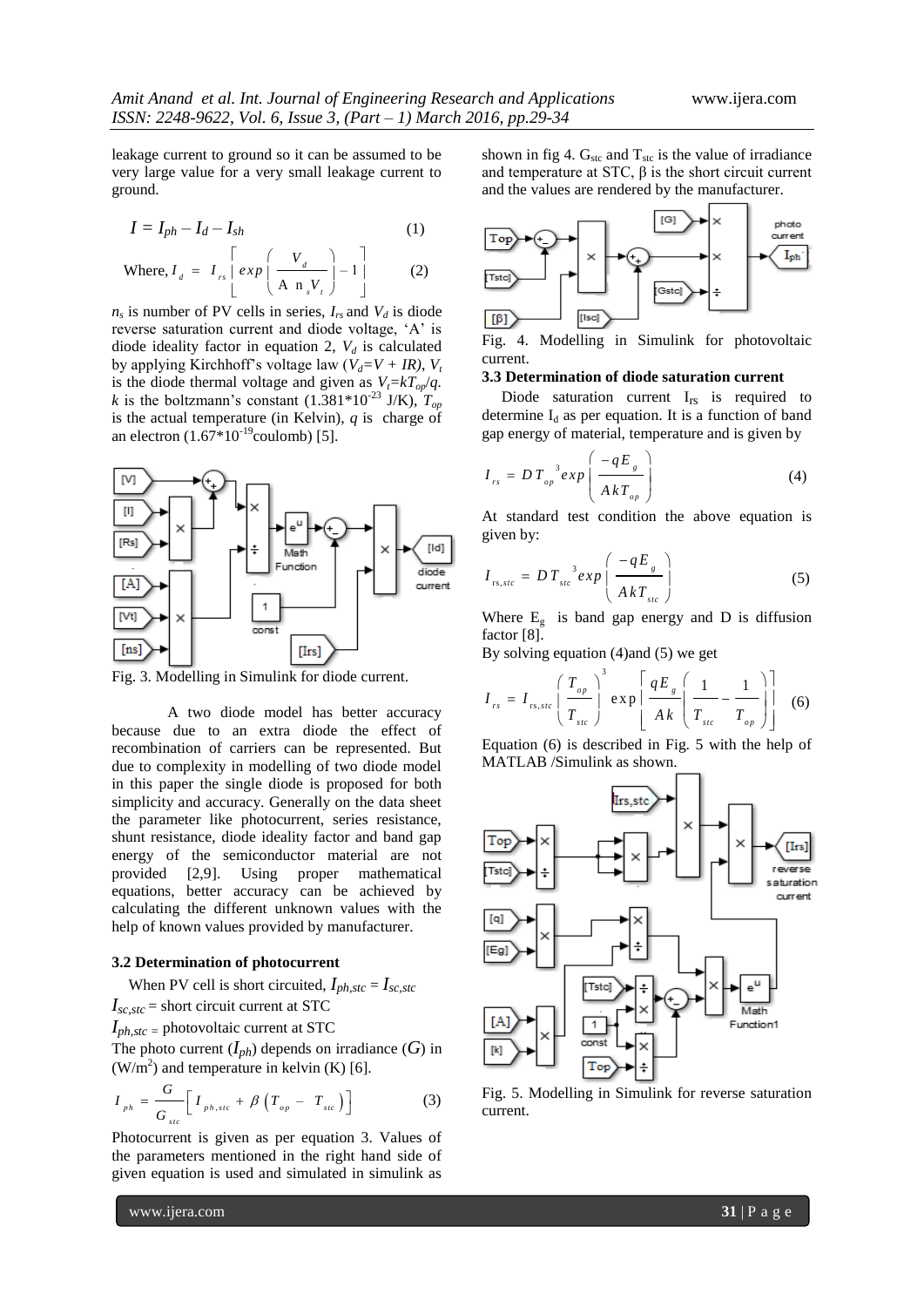## **3.4 Determination of diode saturation current at STC**

At STC for open circuit condition the cell output

current becomes zero and equation (1) can written as  
\n
$$
0 = I_{\text{ph}, \text{src}} - I_{\text{rs}, \text{src}} \left[ exp\left(\frac{V_{\text{oc}}}{A \text{ n}, V_{\text{r}}}\right) - 1\right]
$$
\n(7)

As the cell current  $(I)$  and current through shunt resistance  $(I_{sh})$  becomes zero for open circuit and the diode voltage  $(V_d)$  will become the open circuit voltage  $(V_{oc})$  and  $I_{0,stc}$  will be

$$
I_{rs,src} = \frac{I_{ph,src}}{\exp(V_{oc} / An_s V_t) - 1}
$$
 (8)



Fig. 6. Modelling in Simulink for saturation current at STC.

#### **3.5 Determination of current through shunt resistance**

Voltage across  $R_{sh}$  can be written as  $(V+IR_s)$  by applying kirchoff rule in Fig 2(b). so the current flowing through the shunt resistance can be given as:



Fig. 7. Modelling in Simulink for shunt resistance current.

The solar photovoltaic model used in this simulation has 72 cells in series. So the open circuit voltage will be 43.2 volt but short circuit current remains 3.2 Amp. To get higher output current the cells are connected in parallel and the current increases linearly with the number of parallel cells connected.

#### **3.6 Determination of output voltage and current**

To calculate the output voltage a variable load is connected across the two terminals of SPV module as shown in the Fig. 8 and it is observed that

www.ijera.com **32**|P a g e

with the increment in load the voltage is also increasing [8]. To calculate the output current, *Iph*, *I<sup>d</sup>* and *Ish* is calculated and put in the equation 1. Voltage and current obtained from this simulation model is again used as input for calculating  $I_d$  and  $I_{sh}$ and the process continues as a loop.



Fig. 8. Modelling in Simulink for cell current and voltage.

## **IV. SIMULATION RESULTS AND DISCUSSION**

## **4.1 Effect of varying irradiance**

 When irradiance is varying there is a very small change in voltage, but there a substantial change is observed in current with varying irradiance. When irradiance is decreasing current is decreasing proportionally as shown in Fig. 9.



 Fig.9. I-V curve plot for varying irradiance. As it is observed in Fig. 9 that as the irradiance is decreasing current is also decreasing but change in voltage is subtle. So the change in current is dominating the change in power as power of a SPV cell is given as *V\*I\**fill factor. *PV* curve is simulated and the result is shown in Fig. 10.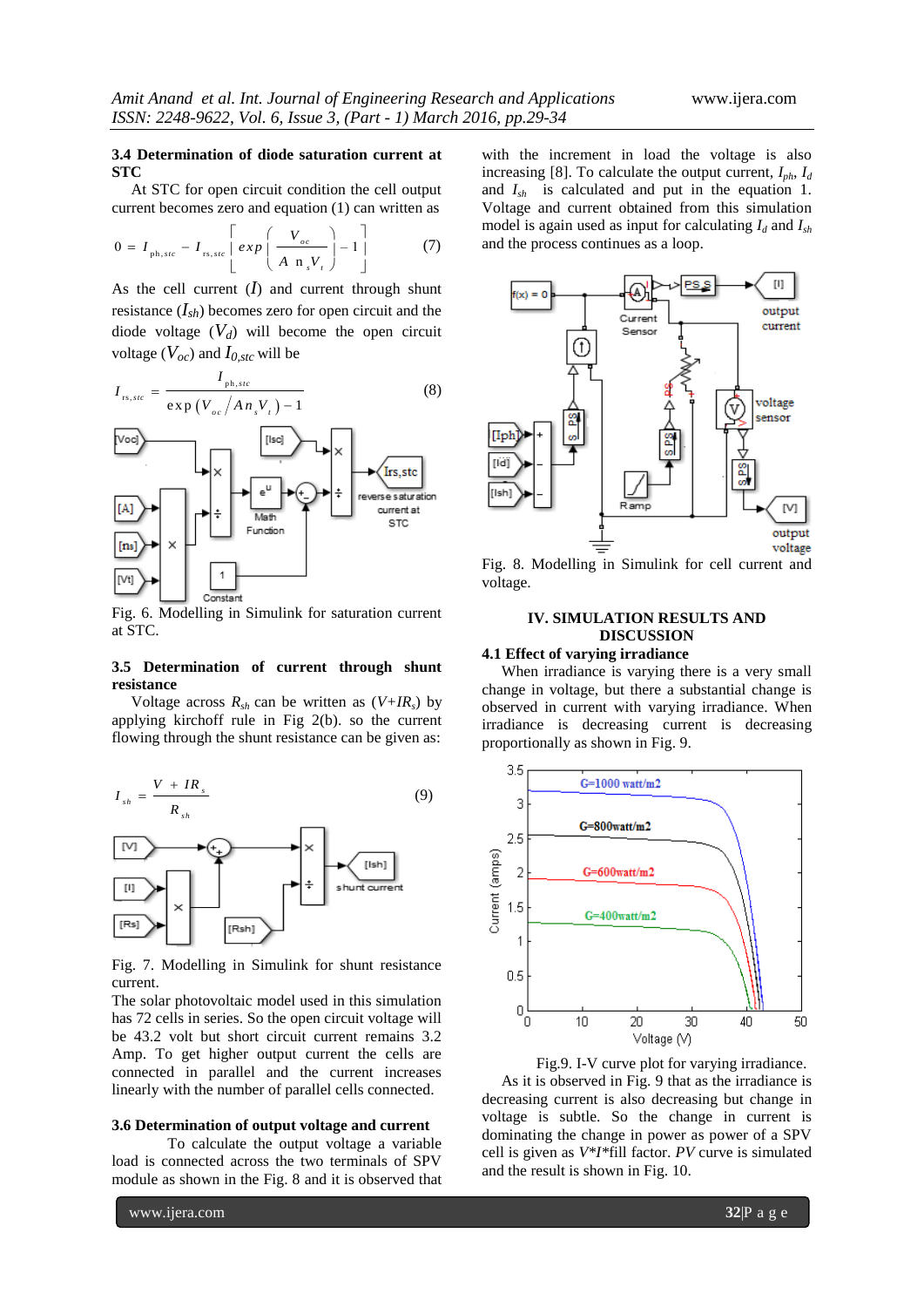

Fig. 10. P-V curve plot for varying irradiance. **4.2 Effect of varying temperature**

 Temperature of the vicinity of SPV cell is never constant and its effect is observed in the output current and voltage of SPV cell. With the variation in temperature the output current does not vary but the voltages do. As the temperature increase, output voltage decreases and vice versa as shown in Fig. 11.



Fig. 11. I-V characteristics with varying temperature.

As it is observed that with increasing temperature, current is not changing but voltage is decreasing and so the power also, the effect is shown in Fig. 12.



Fig. 12. P-V characteristic with varying temperature.

#### **4.3 Effect of series resistance**

 Series resistance Rs is present in SPV cell results in reduced fill factor. In ideal situation it should be zero. It does not affect the open circuit voltage of solar cell but if the resistance is very high then it results in the reduction of short circuit current. IV characteristic with varying series resistance is shown in Fig. 13.



Fig. 13. I-V characteristic with varying series resistance  $R<sub>S</sub>$ .

With the variation in series resistance we can see that maximum power point (MPP) is varying in the Fig. 14.



Fig. 14. P-V characteristic with varying series resistance  $(R<sub>S</sub>)$ .

#### **4.4 Effect of shunt resistance**

 $R_{sh}$  is present typically due to manufacturing defect. In ideal situation it should be infinite. Shunt resistance  $R_{sh}$  provide an alternative path to the generated photo current, as a result the output voltage decreases and the efficiency decreases . The effect of a shunt resistance is severe in lower irradiance as the generated photocurrent is already low and loss in shunt resistance is higher, so the impact is larger. *IV* curve with varying *Rsh* is shown in Fig. 15.